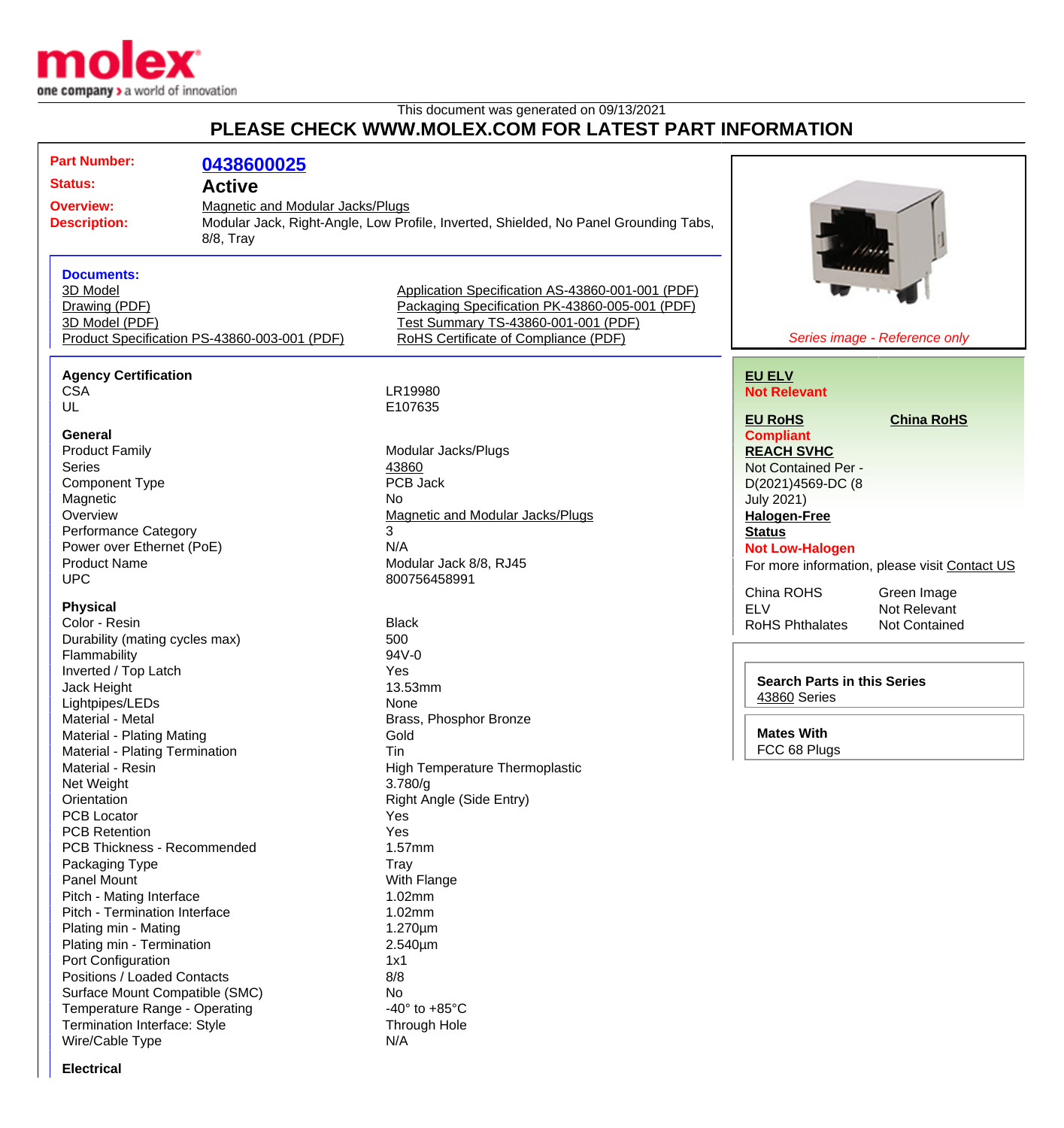| Current - Maximum per Contact<br>Grounding to PCB<br>Grounding to Panel<br>Shielded<br>Voltage - Maximum                                                                         | 1.5A<br>Yes<br><b>None</b><br>Yes<br>150V AC (RMS)                                               |  |  |
|----------------------------------------------------------------------------------------------------------------------------------------------------------------------------------|--------------------------------------------------------------------------------------------------|--|--|
| Solder Process Data<br>Duration at Max. Process Temperature (seconds)<br>Lead-freeProcess Capability<br>Max. Cycles at Max. Process Temperature<br>Process Temperature max. C    | 005<br>WAVE<br>001<br>260                                                                        |  |  |
| <b>Material Info</b>                                                                                                                                                             |                                                                                                  |  |  |
| <b>Reference - Drawing Numbers</b><br><b>Application Specification</b><br>Packaging Specification<br><b>Product Specification</b><br><b>Sales Drawing</b><br><b>Test Summary</b> | AS-43860-001-001<br>PK-43860-005-001<br>PS-43860-003-001<br>SD-43860-001-001<br>TS-43860-001-001 |  |  |

## This document was generated on 09/13/2021 **PLEASE CHECK WWW.MOLEX.COM FOR LATEST PART INFORMATION**